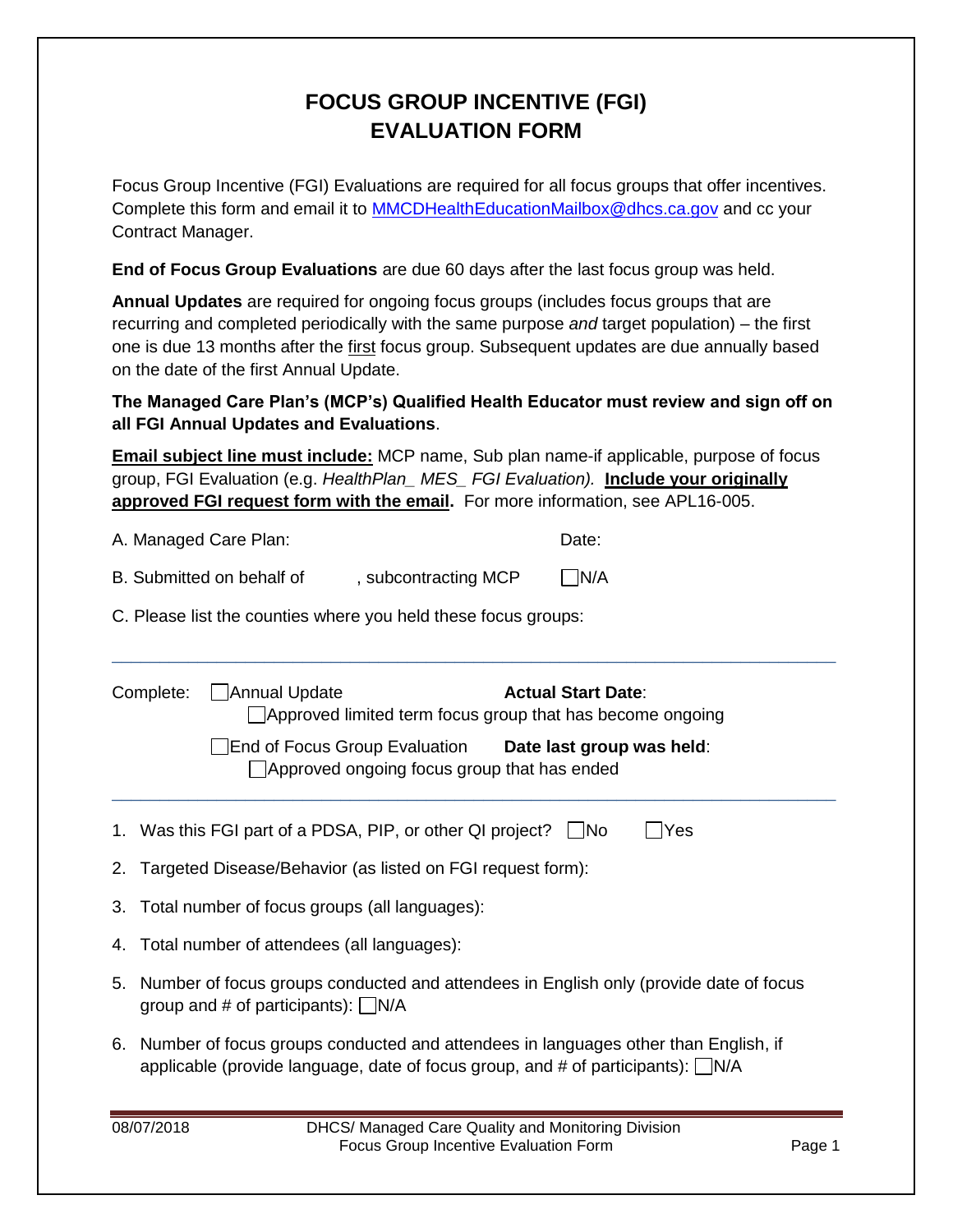7. What type(s) of incentives did you offer, what is the current value of each, and how many did you distribute to members? (**Complete the appropriate section(s) of the table below. Explain if and why you made any changes in type or value from the original FGI request form**)

| <b>Incentive Type</b>                                                  | Value | # Provided |
|------------------------------------------------------------------------|-------|------------|
| Gift card; specify type of card (e.g., Target, Walmart, grocery,       | \$    | #          |
| movie, etc.):                                                          |       |            |
| Explain any changes made to this incentive and/or amount: $\Box$ N/A   |       |            |
| Product or merchandise; specify type (and indicate how it              | \$    | #          |
| relates to the focus of the incentive program, e.g., glucometer for    |       |            |
| diabetes):                                                             |       |            |
| Explain any changes made to this incentive and/or amount: $\Box$ N/A   |       |            |
| Tickets; specify type (e.g., movie, local events):                     | \$    | #          |
| Explain any changes made to this incentive and/or amount: $\Box$ N/A   |       |            |
| $\Box$ Transportation; specify type (e.g., vouchers or tokens for bus, | \$    | #          |
| taxi, etc.):                                                           |       |            |
| Explain any changes made to this incentive and/or amount: $\Box$ N/A   |       |            |
| Enrollment or monthly membership fees; specify type of                 | \$    | #          |
| membership:                                                            |       |            |
| Explain any changes made to this incentive and/or amount: $\Box$ N/A   |       |            |
| □ Drawing/Raffle (specify drawing item(s) and maximum number           | \$    | #          |
| of drawing winners):                                                   |       |            |
| Explain any changes made to this incentive and/or amount: $\Box$ N/A   |       |            |
| Points Rewards Program (how many points will be awarded?):             | \$    | #          |
|                                                                        |       |            |
| Explain any changes made to this incentive and/or amount: $\Box$ N/A   |       |            |
| Other, please describe:                                                | \$    | #          |
| Explain any changes made to this incentive and/or amount: $\Box$ N/A   |       |            |

- 8. Total monetary value of all incentives/raffle prizes listed in question #7 table (see above):
- 9. How do you plan to use the data collected from the focus group(s) (include program, procedure, or policy revisions/changes)?
- 10. Please acknowledge that your MCP has addressed the following:

MCP has identified successes and challenges in **recruiting eligible members** for the focus group(s)

MCP has identified successes and challenges in **reducing barriers for members to attend** the focus group (location, time of day of group, transportation and/or child care services provided, food offered, etc.)

MCP has reviewed successes and challenges in the **planning** process for the focus group(s)